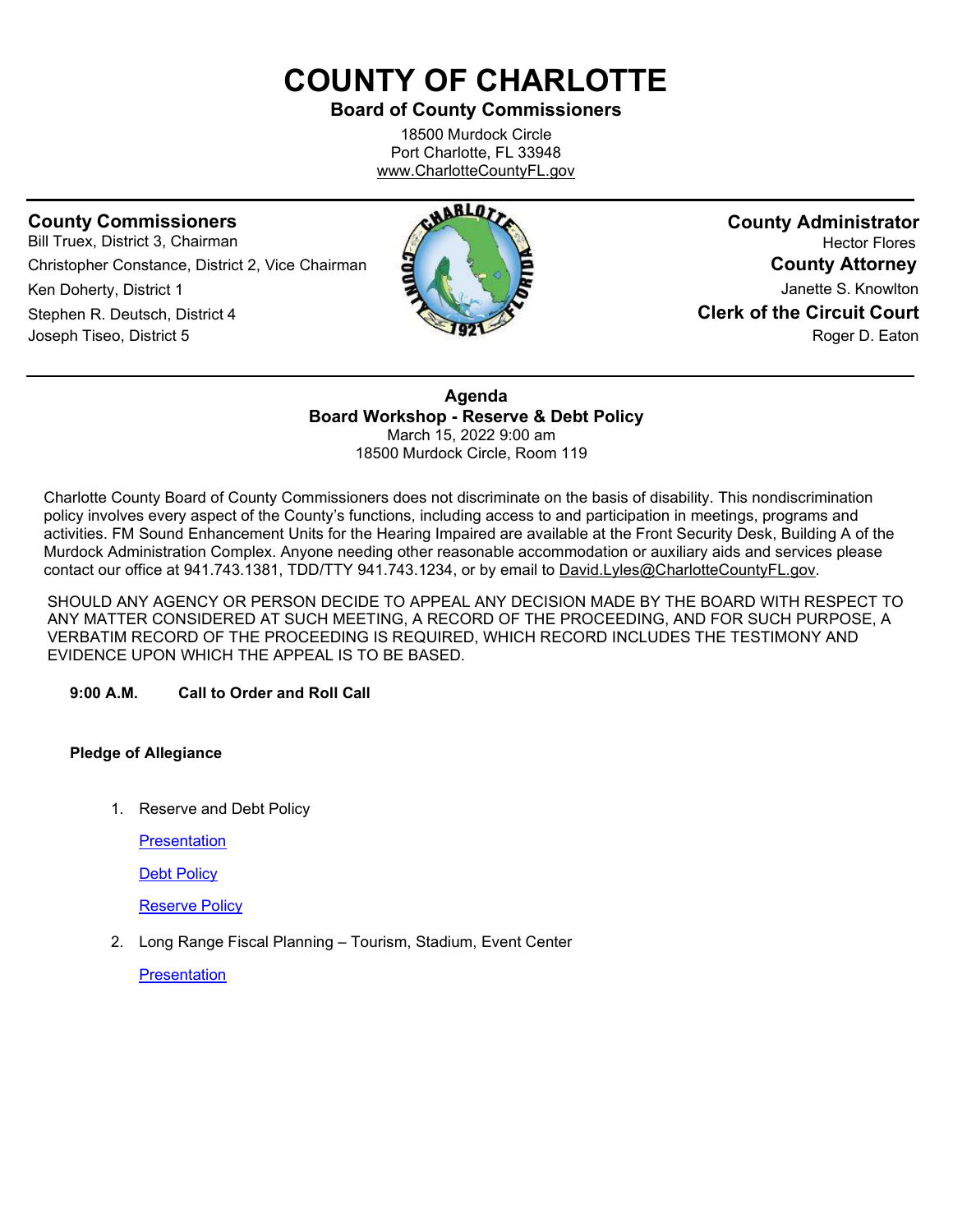## **Board of County Commissioners Schedule of Future Closures/Hearings/Workshops**

| Tuesday, March 15, 2022  | $9:00$ a.m. | <b>Board of County</b><br><b>Commissioners Workshop</b>                                     | <b>Murdock Administration Center,</b><br>18500 Murdock Circle,<br><b>Commission Chambers Room</b><br>#119, Port Charlotte |
|--------------------------|-------------|---------------------------------------------------------------------------------------------|---------------------------------------------------------------------------------------------------------------------------|
| Thursday, March 17, 2022 | 1:30 p.m.   | <b>Board of County</b><br><b>Commissioners Pre-Agenda</b><br>Meeting                        | Murdock Administration Center,<br>18500 Murdock Circle, Building<br>B, Room #106-B, Port Charlotte                        |
| Tuesday, March 22, 2022  | $9:00$ a.m. | <b>Board of County</b><br><b>Commissioners Regular and</b><br><b>Land Use Meeting</b>       | Murdock Administration Center,<br>18500 Murdock Circle,<br><b>Commission Chambers Room</b><br>#119, Port Charlotte        |
| Thursday, April 7, 2022  | 1:30 p.m.   | <b>Board of County</b><br><b>Commissioners Pre-Agenda</b><br>Meeting                        | Murdock Administration Center,<br>18500 Murdock Circle, Building<br>B, Room #106-B, Port Charlotte                        |
| Tuesday, April 12, 2022  | $9:00$ a.m. | <b>Board of County</b><br><b>Commissioners Regular</b><br>Meeting                           | Murdock Administration Center,<br>18500 Murdock Circle,<br><b>Commission Chambers Room</b><br>#119, Port Charlotte        |
| Tuesday, April 19, 2022  | $9:00$ a.m. | <b>Board of County</b><br><b>Commissioners Monthly</b><br>Workshop                          | Murdock Administration Center,<br>18500 Murdock Circle,<br><b>Commission Chambers Room</b><br>#119, Port Charlotte        |
| Tuesday, April 19, 2022  | 2:00 p.m.   | <b>Board of County</b><br><b>Commissioners Utilities</b><br><b>Quarterly Update Meeting</b> | Murdock Administration Center,<br>18500 Murdock Circle,<br><b>Commission Chambers Room</b><br>#119, Port Charlotte        |
| Thursday, April 21, 2022 | 1:30 p.m.   | <b>Board of County</b><br>Commissioners Pre-Agenda<br>Meeting                               | Murdock Administration Center,<br>18500 Murdock Circle, Building<br>B, Room #106-B, Port Charlotte                        |
| Tuesday, April 26, 2022  | $9:00$ a.m. | <b>Board of County</b><br><b>Commissioners Regular and</b><br><b>Land Use Meeting</b>       | Murdock Administration Center,<br>18500 Murdock Circle,<br><b>Commission Chambers Room</b><br>#119, Port Charlotte        |
| Thursday, May 5, 2022    | 1:30 p.m.   | <b>Board of County</b><br><b>Commissioners Pre-Agenda</b><br>Meeting                        | <b>Murdock Administration Center,</b><br>18500 Murdock Circle, Building<br>B, Room #106-B, Port Charlotte                 |
| Tuesday, May 10, 2022    | $9:00$ a.m. | <b>Board of County</b><br><b>Commissioners Regular</b><br>Meeting                           | Murdock Administration Center,<br>18500 Murdock Circle,<br><b>Commission Chambers Room</b><br>#119, Port Charlotte        |
| Tuesday, May 17, 2022    | $9:00$ a.m. | <b>Board of County</b><br><b>Commissioners Monthly</b><br>Workshop                          | Murdock Administration Center,<br>18500 Murdock Circle,<br><b>Commission Chambers Room</b><br>#119, Port Charlotte        |